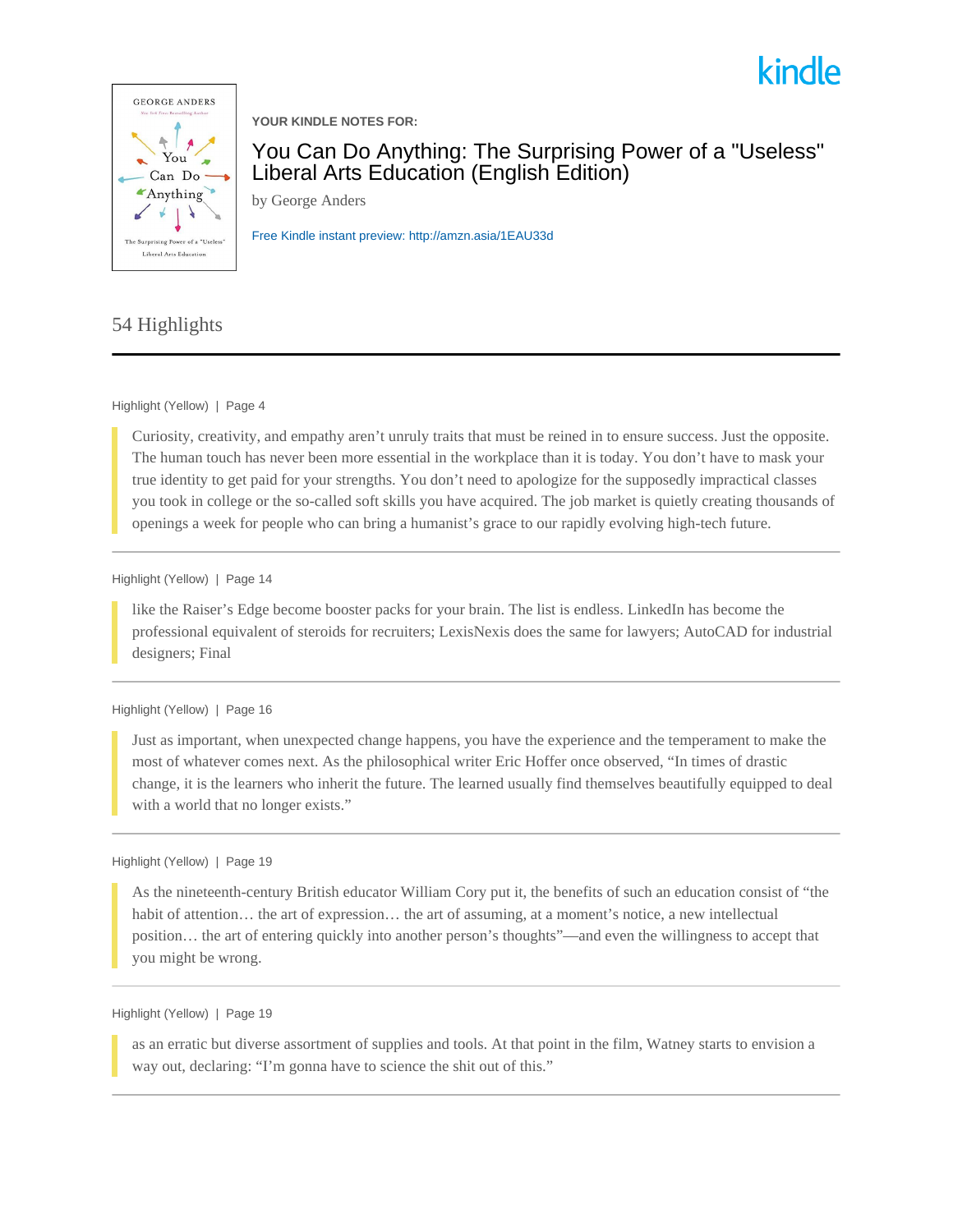### Highlight (Yellow) | Page 27

Consider what happened when Steve Pearlstein, a professor of public affairs at George Mason University, invited honors students to read an eight-hundred-page biography of Andrew

### Highlight (Yellow) | Page 29

confines of high schools, colleges, and universities themselves. Think of Robin Williams's recklessly enthusiastic English instructor in Dead Poets Society or the mathematician

### Highlight (Yellow) | Page 32

When employers ask for critical-thinking skills, the term serves as shorthand for five crucial factors. These start with a confident willingness—perhaps even eagerness—to tackle uncharted areas where nobody knows the rules yet. You bring imagination to your job; you adapt well to new situations. Let's call this Working on the Frontier. Next on the list, well-honed analytic methods that make you good at Finding Insights. You thrive on spotting the less obvious answer. As you gain experience and rise in power, you will start synthesizing insights in ways that make you a trusted expert when complex decisions need to be made. Let's call this higher-level power Choosing the Right Approach. Finally, you understand group dynamics and other people's motivations in an unusually deep way. You're good at Reading the Room, and also at Inspiring Others.

## Highlight (Yellow) | Page 33

how to find a nugget of truth (or a dangerous lie) in a mountain of data. Let's take a closer look.

### Highlight (Yellow) | Page 34

gathering data, and defining your own reading list. No matter how narrow your immediate topic of interest may be, the deeper you go, the more you acquire the universally

### Highlight (Yellow) | Page 37

Practically every organization is wrestling with the information age's awkward disparity: too much data, not enough clarity.

#### Highlight (Yellow) | Page 43

Can you build a team? Can you balance different perspectives and agendas? Can you understand the big picture? Can you manage through influence? Employers have been looking for these sorts of socially minded strengths since at least the 1930s. At first, this was an unambitious search, focused mostly on finding sales clerks with pleasant personalities. Not anymore. Financial giants such as BlackRock routinely cite team-building as a priority when hiring people for jobs paying a hundred thousand dollars a year or more. Leading Internet retailers such as eBay want candidates who know how to satisfy multiple agendas and still keep everything moving forward.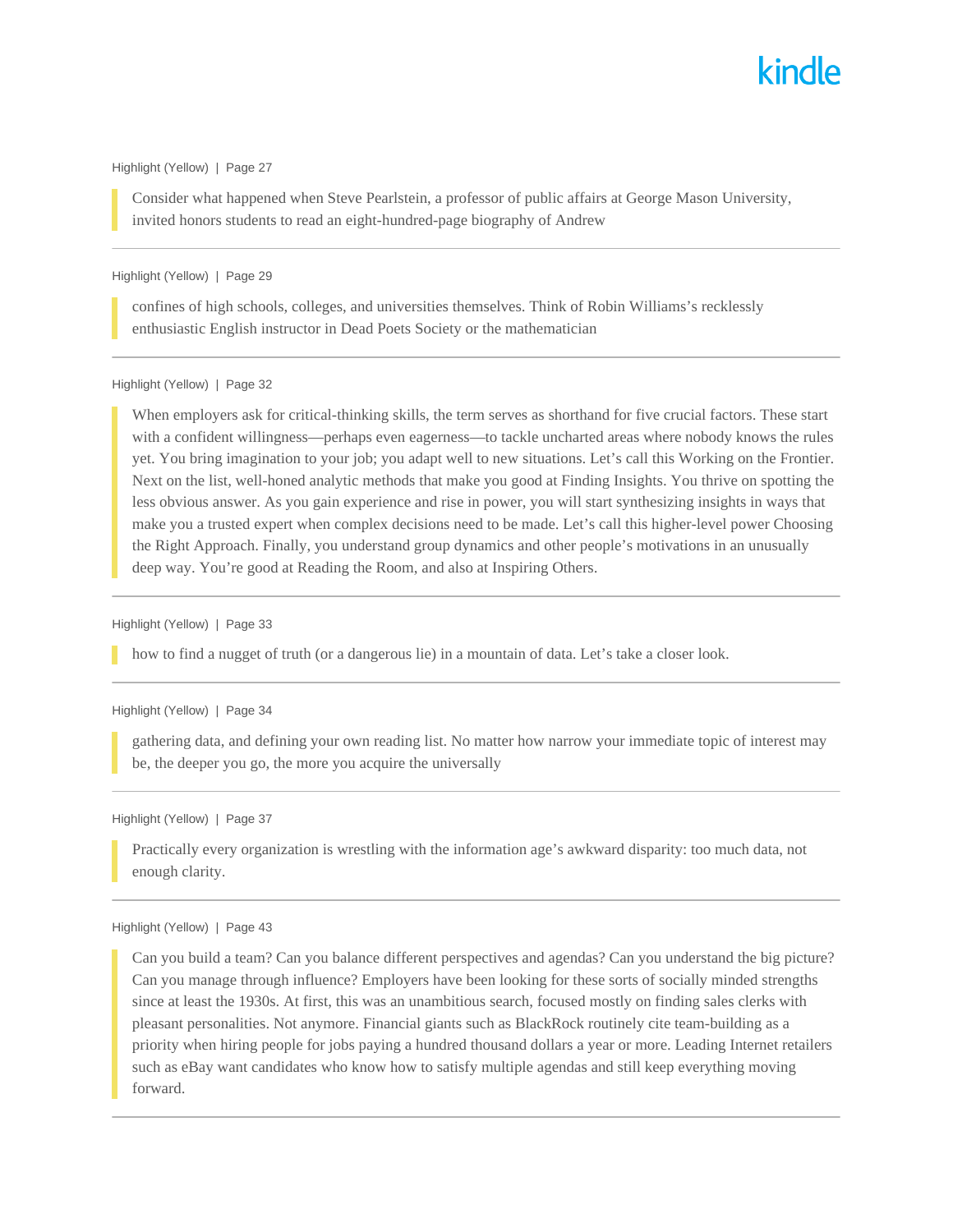### Highlight (Yellow) | Page 45

Immerse yourself deeply in another culture, and a more compassionate self emerges. Kari Dallas visited Greece as a liberal arts undergraduate more than a decade ago, but she still remembers a shocking incident that occurred in a Greek town while she was walking through the city streets beside a classmate with intensely blue eyes. "A young girl stared in horror at those blue eyes and crossed herself," Dallas recalled. "It was as if she had seen a devil." It's about digging into the way things are in a place, not just the way they seem.

### Highlight (Yellow) | Page 46

Your ability to tell a story—or win an argument—will win employers' admiration.

# Highlight (Yellow) | Page 49

Rhetoric, as it happens, was one of antiquity's original seven liberal arts. Mindful of that heritage, Dartmouth's Paul Christesen asks undergraduates in the Greece study-abroad program to deliver a half-hour talk at some point summing up their backgrounds, interests, achievements, anxieties, and ambitions. There are no other rules. Preparing for these talks becomes a soul-searching exercise that students vividly remember a decade later. Some admit to imagining themselves being back in Greece again and again, revising their youthful remarks each year as they redefine who they've become and who they want to be.

## Highlight (Yellow) | Page 57

Right after college, I took an entry-level job at a big newspaper, copyediting minor news stories and writing headlines. My boss was a stocky, irritable man in his mid-forties who was consumed by the idea that Yale graduates enjoyed unimaginable career networks that he would never experience. Every few days, John would fulminate about the power of secret societies such as Skull and Bones. In his view, Yale's clubby elite was capable of parking any of its members, no matter how dumb or lazy, into a job that paid vastly more than his or mine. All us younger fellows stifled our smiles when these outbursts began. Yet there was something genuinely distressing in his belief that he had gone to the wrong school and that nothing he ever did could make up for this failing.

### Highlight (Yellow) | Page 80

In the workplace, as in coastlines, the cycle keeps repeating itself. Millions of jobs barely known or inconceivable a generation or two ago have become mainstream norms. That's true in medicine (as seen in the rise of everything from hip-replacement surgery to genetic counseling); it's true in engineering (with examples ranging from mobile-app development to solar-cell design); and it's true in all kinds of fields where a liberal arts perspective can be put to use. Even big companies stretch their ambitions in unexpected ways, creating fresh jobs in uncharted areas. Governments and nonprofits do as well. The result: Employers routinely insist they have no openings until they meet a promising candidate—like you. That's when your energy and optimism reshape the day. New ideas take center stage. Moods brighten. Suddenly, doubt turns into belief; diffidence into action. Before long, someone utters the magic phrase: "What if we tried…" This chapter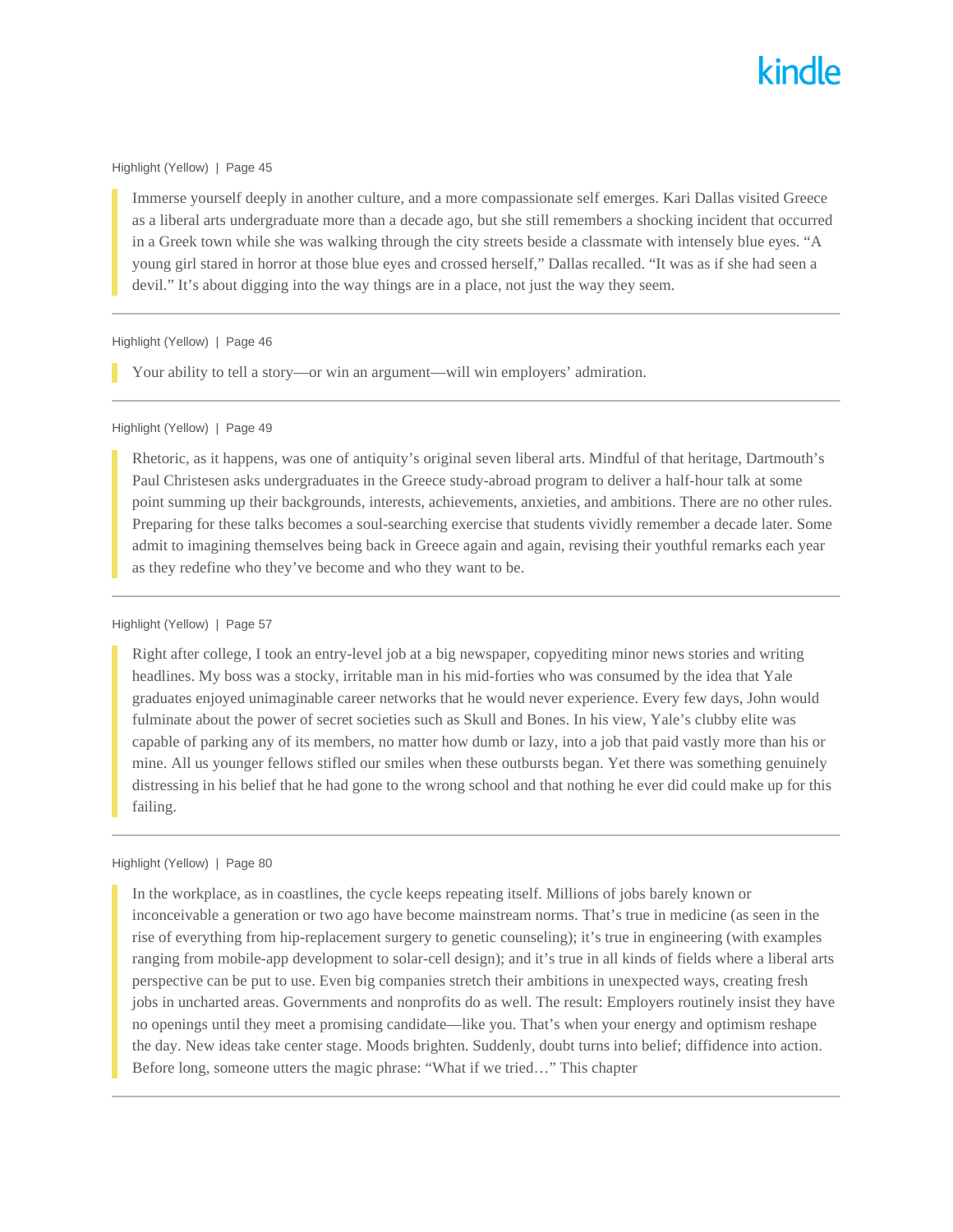### Highlight (Yellow) | Page 82

where they want to expand next without being able to articulate precisely what they want. It's an awkward fact of life that the best-organized employers usually aren't all that visionary—and the most visionary employers tend to be disorganized. So if you're hoping to land a job no one has ever held before, you probably will need to help create it yourself. All the same, those chaotic beginnings shouldn't distress you;

### Highlight (Yellow) | Page 83

filling. Then again, much of what happens in the world defies

### Highlight (Yellow) | Page 84

Banks, hotels, and car companies are huge users, eager to know what customers and employees think. Psychology professors are Qualtrics junkies, too. If you ever found yourself moving a ratings slider between one and seven to express your views, chances are you have filled out a Qualtrics survey.

### Highlight (Yellow) | Page 93

All told, about sixty-seven thousand web-development and web-design jobs come open each year, according to Burning Glass Technologies. Most of these positions are treated as computer-industry jobs by the Bureau of Labor Statistics, but the truth is, digital design relies at least as much on a person's aesthetic sense as on his or her technical knowledge. Pick up a basic grounding in industry tools, such as Adobe InDesign, Pixate, Sketch, Figment, Framer, or their successors. Beyond that, show up with nerve, a few ideas, and a willingness to learn fast. And once you get established, don't forget to trademark your own name.

### Highlight (Yellow) | Page 95

Diplomacy became a distant dream; heading straight into government lost its allure. She opted for an international relations major in college, now uncertain how she might apply it. Instead of being a means to an end, travel became an end in itself. Other classmates at Stanford dabbled in marijuana; she loaded up on antimalaria medicines. In the spring of her junior year, she journeyed to South Africa to study whether crime rates in impoverished areas could be reduced by building social cohesion. To gather data, she plunged into a radically different culture. She learned some isiXhosa, a clicking language spoken by seven million South Africans. She and a research partner conducted sixty-two field interviews, building alliances with community guides, so they could be sure respondents were providing candid answers instead of saying whatever they thought might please foreigners.

### Highlight (Yellow) | Page 97

declared. "I'm a fast learner. I will put in the hours." That week, Douglas and Connolly shook hands on the new job; wikiHow was about to hire its first international project manager. Ironically, the job hadn't existed until this twenty-three-year-old walked in the door. For all of us who like adventure, there's nothing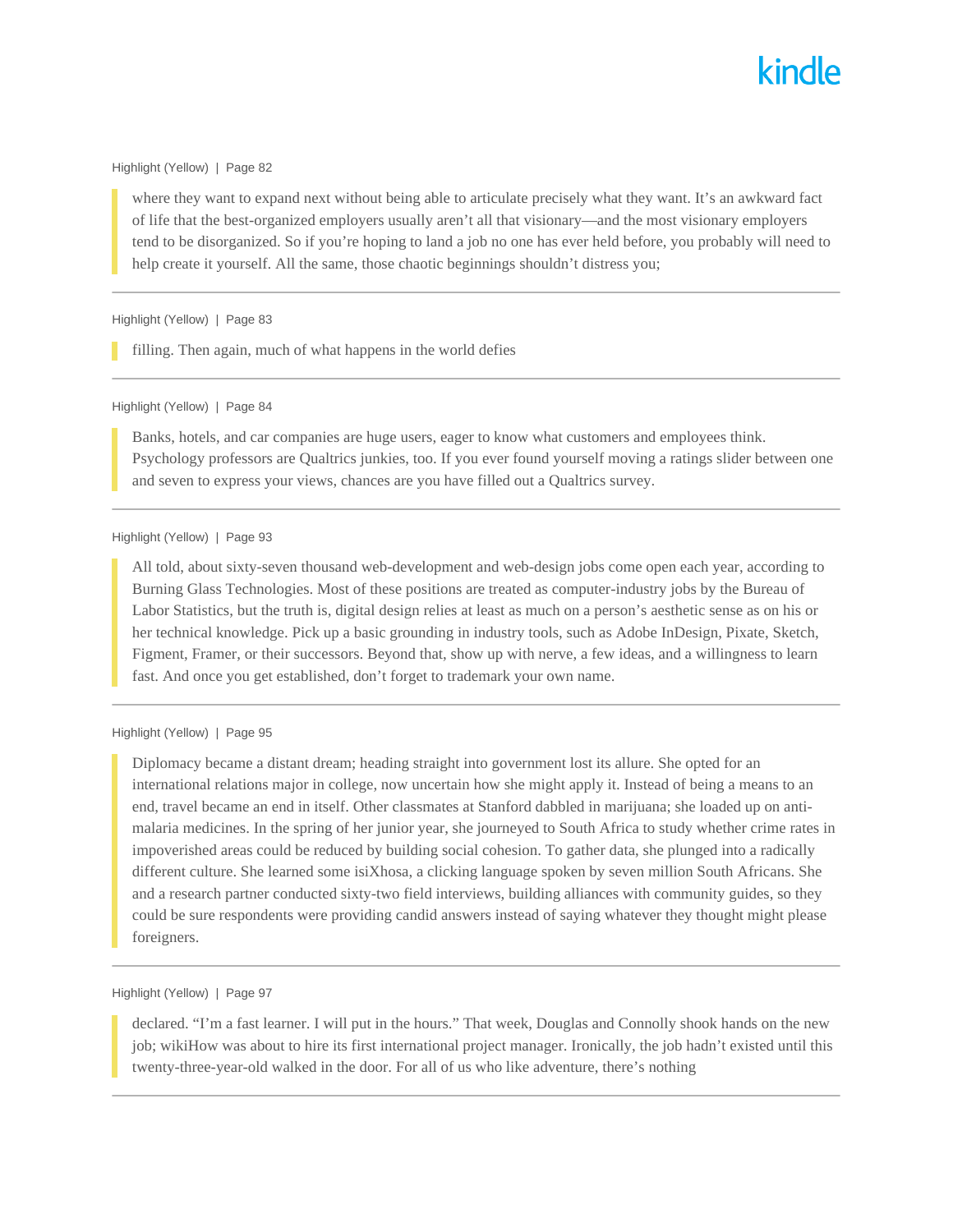### Highlight (Yellow) | Page 97

and choreographer Martha Graham described as the "divine dissatisfaction" of being an artist: the "blessed unrest that keeps

### Highlight (Yellow) | Page 99

unexpected settings—and how to connect with people profoundly unlike her. "I've ended up becoming a diplomat after all," Connolly told me. "I figure out what different people want, and what they are capable of doing. I negotiate with them. If they're older than me, I treat them with a hundred percent respect. But I'm also very clear about what

# Highlight (Yellow) | Page 109

In the late 1950s, the British scientist C. P. Snow wrote a landmark essay entitled "The Two Cultures" in which he argued that intellectual leadership in Western society was being split into two camps that couldn't make sense of each other: physical scientists and literary intellectuals. Each group had a curious, distorted image of the other based on dangerous misinterpretations. People who understood the second law of thermodynamics had no idea what Shakespeare had to offer, and vice versa. "The degree of incomprehension on both sides is the kind of joke which has gone sour," Snow declared. "If the scientists have the future in their bones, then the traditional culture responds by wishing the future did not exist." One of the saving graces of the American educational system is that it keeps trying to bridge this gap. As a nation, we ask students to spend four years getting their undergraduate degrees (Britain does it in three) because we want everyone to try classes outside their specialties. We want engineers to read a few novels; we want poets to appreciate the natural beauty of numbers and equations too. If you are a science or engineering major with a fondness for liberal arts electives, you've prepared yourself well for this bridge-building role. If you're a history or English major who doesn't panic at the sight of a few numbers or formulas, you're on track too. The growing popularity of interdisciplinary majors such as cognitive studies speaks to increased awareness on the parts of employers, students, and university faculty that graduates with multiple perspectives bring something extra to the job market. Count me in as a champion of almost any approach that helps span the two cultures. Right now, the job market lacks universal, easy-tounderstand language that captures these multidimensional skills. As a result, the best opportunities for liberal arts graduates are likely to reside in jobs with awkward, long, and opaque titles. You might be trying to get hired as a partner advocate, a business-development manager, a relationship manager, or a customer-success specialist. Each organization has its own vocabulary. Linguistic reform is needed.

### Highlight (Yellow) | Page 113

trust." Most business-minded discussions of blockchain are highly abstract, with hard-to-grasp allusions to greater transparency and security. Meeker keeps it real. "Let's say you want to know with one hundred percent confidence that the salmon you are eating is actually organic," he says. With blockchain, uncertainties vanish. The various people and businesses along your salmon-supply chain—the fishermen, shipping company, warehouse, and retailer—have a single view of where the fish has been on its way from the ocean to your plate.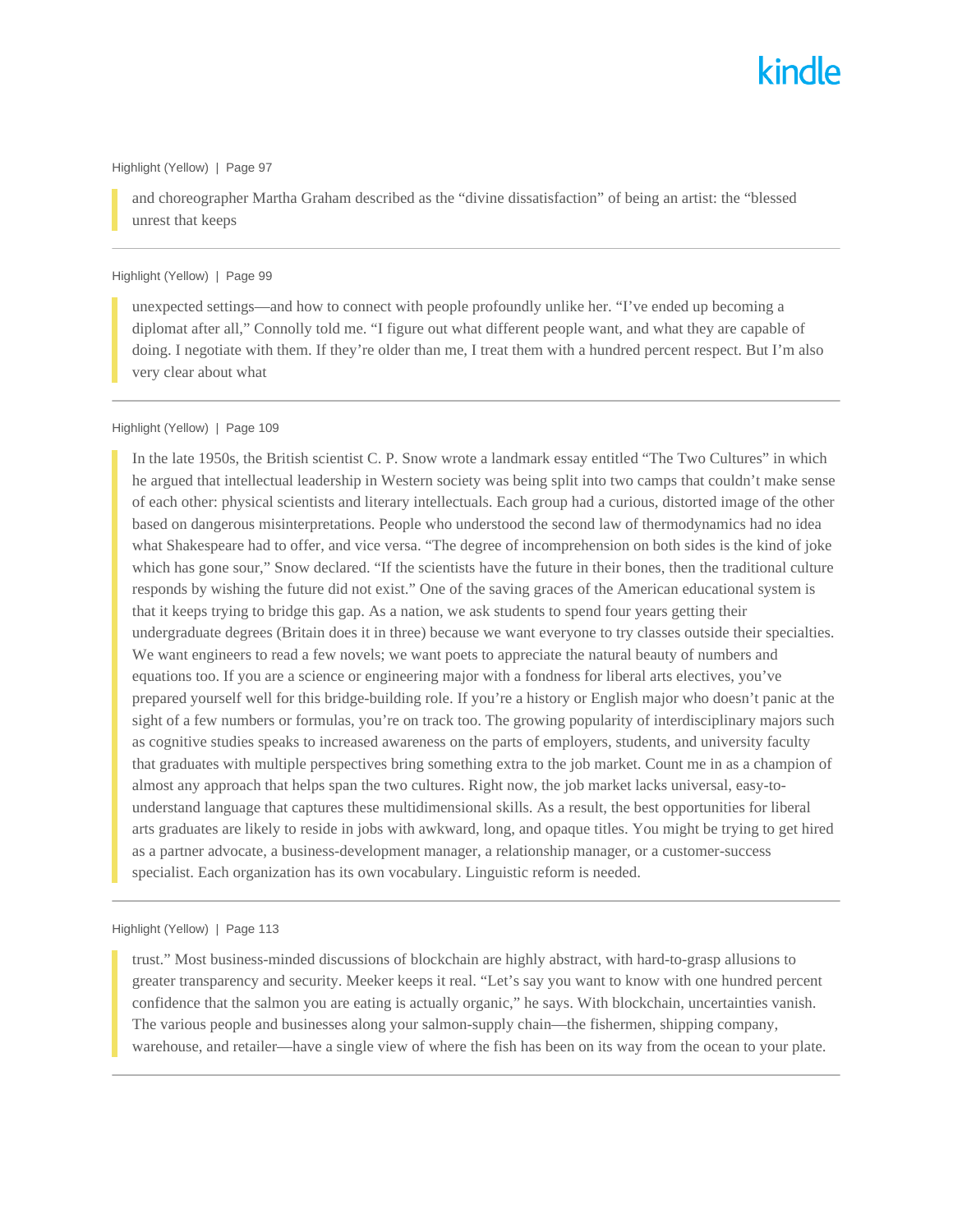#### Highlight (Yellow) | Page 124

While numbers don't lie, they need to be interpreted—and that's where Henderson earns her keep. Porter Novelli's clients often want to enlist the paid support of a big-time social-media personality who can help generate excitement about a particular brand. In some categories, such as health care, that's easy to do. Star bloggers (or Tweeters) appreciate the extra cash and don't mind talking up a product that appeals to them anyway. In other categories, it's much harder to find the right boosters. Henderson frequently builds "influencer maps" that show the forty or so most active social-media personalities on a particular topic and give some guidance about which ones might be best suited for a client's cause.

### Highlight (Yellow) | Page 126

spent a year poring through the cryptic notebooks of social theorist George Simon, annotating and editing them as best he could. After that, O'Reilly embarked on a biography of Frank Herbert, author of the science-fiction classic Dune.

#### Highlight (Yellow) | Page 128

more value than you capture," he tells me. If we want to know where that aphorism originated, he can help us trace it back to Diogenes.

### Highlight (Yellow) | Page 131

Yellow Pages were becoming as outdated as ditto

Highlight (Yellow) | Page 134

business-to-consumer selling. As Stephanie Meyer, chief marketing officer at software maker Connecture, observes: "It can't be B-to-C; it has to be B-to-human, or B-to-me."

Highlight (Yellow) | Page 144

gladly take cues from what everyone else is doing. If we hear laughter on the sound track of a TV show, we start laughing too. The desire to fit in is so strong that we leave donations even if we weren't amazed by the caliber of a street musician's performance; we join in the guffawing even if the comedy show's jokes weren't all that funny.

Highlight (Yellow) | Page 148

businesses wanted to hear stories about similar enterprises that had bought Facebook advertising, they could make that happen too. Today, Facebook employs thousands of people in its advertising, marketing, sales, and business-development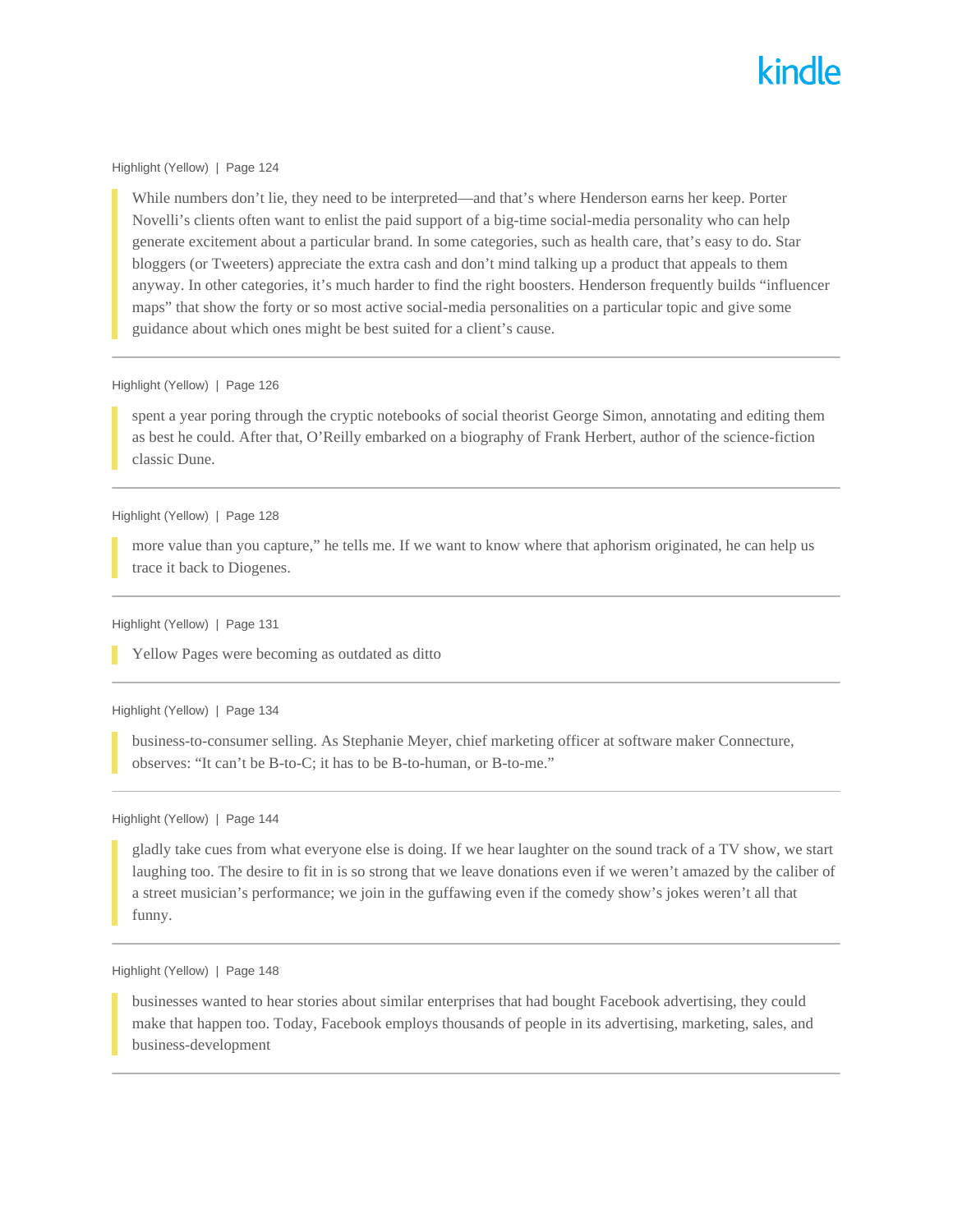Highlight (Yellow) | Page 150

eudaemonia,

Highlight (Yellow) | Page 156

coming up with unexpected solutions. There's an old saying you hear from entrepreneurs: "I had to start my own company, because I couldn't work for anyone else." That's still true

Highlight (Yellow) | Page 161

Collins's own words, a liberal arts education "enables you to cite both Plato and Spider-Man in the same speech."

Highlight (Yellow) | Page 163

organization might not be something that's been done before." Large-scale investing is where the cerebral types hang out. Professional investors read incessantly. They join organizations such as the Council on Foreign Relations, partly because they

Highlight (Yellow) | Page 164

major, writing his senior thesis on "The Empiricist Criterion of Meaning." I tracked down a copy of the eightypage tract, and it reveals early signs of his famously argumentative style. How do we know sugar dissolves in water? college

Highlight (Yellow) | Page 171

Perhaps success just meant finding the right

Highlight (Yellow) | Page 186

four core disciplines of science, technology, engineering, and math that make up the STEM fields. Now, says the company's chief information officer, Larry Quinlan, Deloitte prefers STEAM, in which A stands for the arts.

Highlight (Yellow) | Page 192

picking up books like Cole Nussbaumer Knaflic's Storytelling with Data and saying: "We should be doing this!" Influential

Highlight (Yellow) | Page 195

good ways to broaden your contacts. The simplest: read Fast Company magazine, which covers this sector with tremendous verve. The most ambitious: attend the annual Skoll World Forum, a gathering of social entrepreneurs that's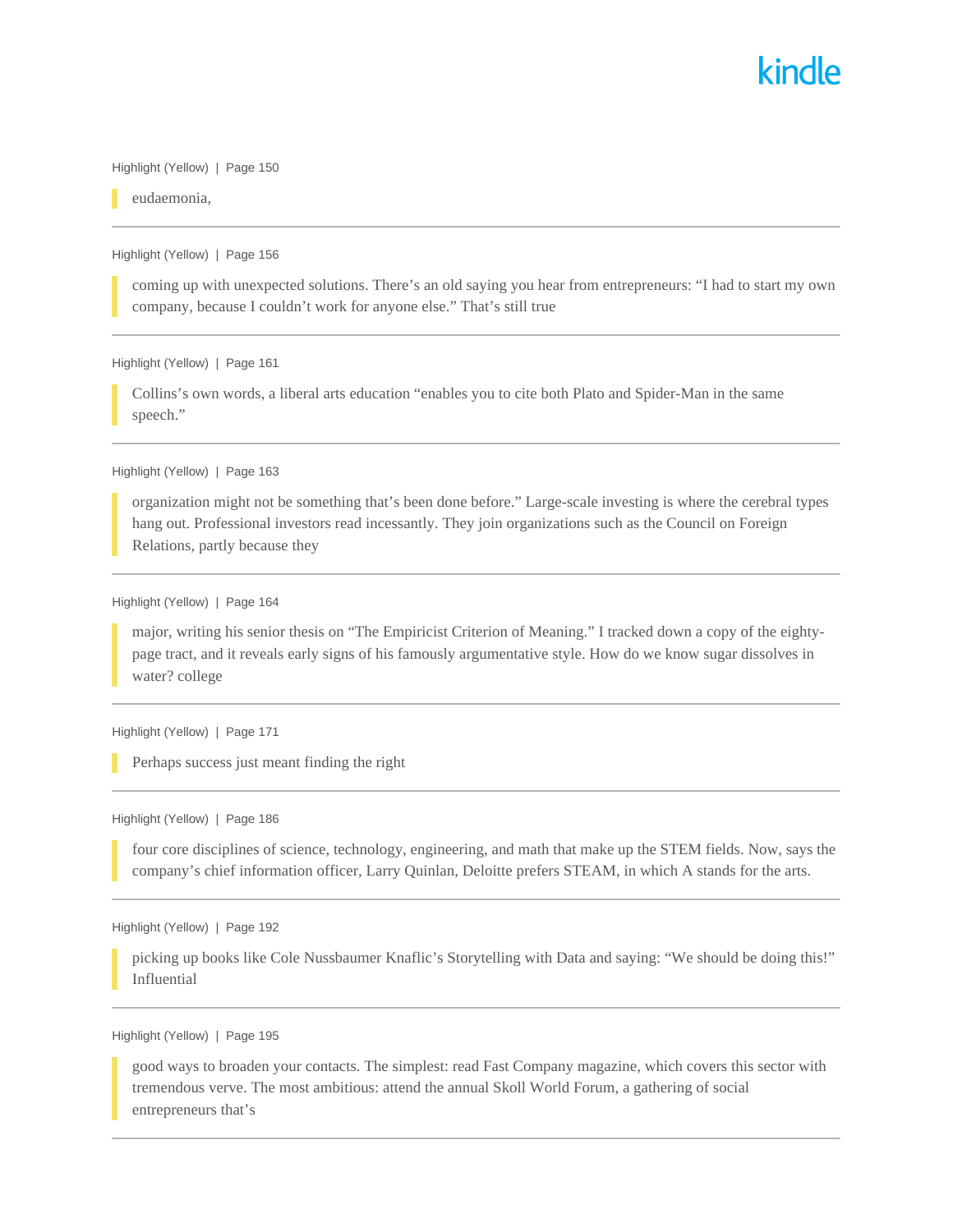### Highlight (Yellow) | Page 197

how much you have read already, State's recruiters want to entice you with even more possibilities. Thus, a Suggested Reading List packed with sixty-eight books from every section of a big campus library's stacks is part of the application. Devour as many as you dare; in the Foreign Service, they all are appreciated. You'll be pointed toward geopolitical classics such as Why Nations Fail; Guns, Germs, and Steel; Russia Since

### Highlight (Yellow) | Page 197

economics, too, in the form of Immigration Stories, Blink, and Psychology and Life. And be mindful that living abroad

# Highlight (Yellow) | Page 205

island could help her, but with a single online request, she could become visible to as many as twelve thousand Reed alumni. She logged on to Switchboardhq.com, a student-and-alumni career networking site. There, she posted a three-paragraph plea that concluded: "If you've ever worked

### Highlight (Yellow) | Page 207

a bit of Kaori Freda in all of us. According to Bureau of Labor Statistics data, college graduates do the most jobhopping between ages twenty-two and twenty-eight (5.8 jobs on average). The comparable figures for people

#### Highlight (Yellow) | Page 210

starting to change. Private colleges such as Oberlin, Reed, Mount Holyoke, and Amherst now realize that their most valuable alumni aren't always the ones writing the biggest checks. With the college-to-career pathway for liberal arts graduates in constant

## Highlight (Yellow) | Page 243

Take a close look at the college-major choices of students from underrepresented backgrounds, and you will find something surprising. Some 33 percent of first-generation college students choose a liberal arts major, according to a 2016 nationwide survey, compared with a national average of 30 percent. Psychology, in particular, exercises its strongest pull on undergraduates with lower-than-average family incomes. Each major is its own story, and English majors do tend to come from wealthier families. In general, though, if you've been told that a liberal arts education is a luxury only students from well-entrenched families can afford, you've been misinformed.

#### Highlight (Yellow) | Page 250

A similar etymological argument is in play when we look at the word humanities. It derives from the Latin term humanitas, which, as writer Michael Lind points out, is meant to evoke "the higher, uniquely human faculties of the mind." Practical disciplines can prepare people for next month's work; the humanities are meant to prepare us for eternity.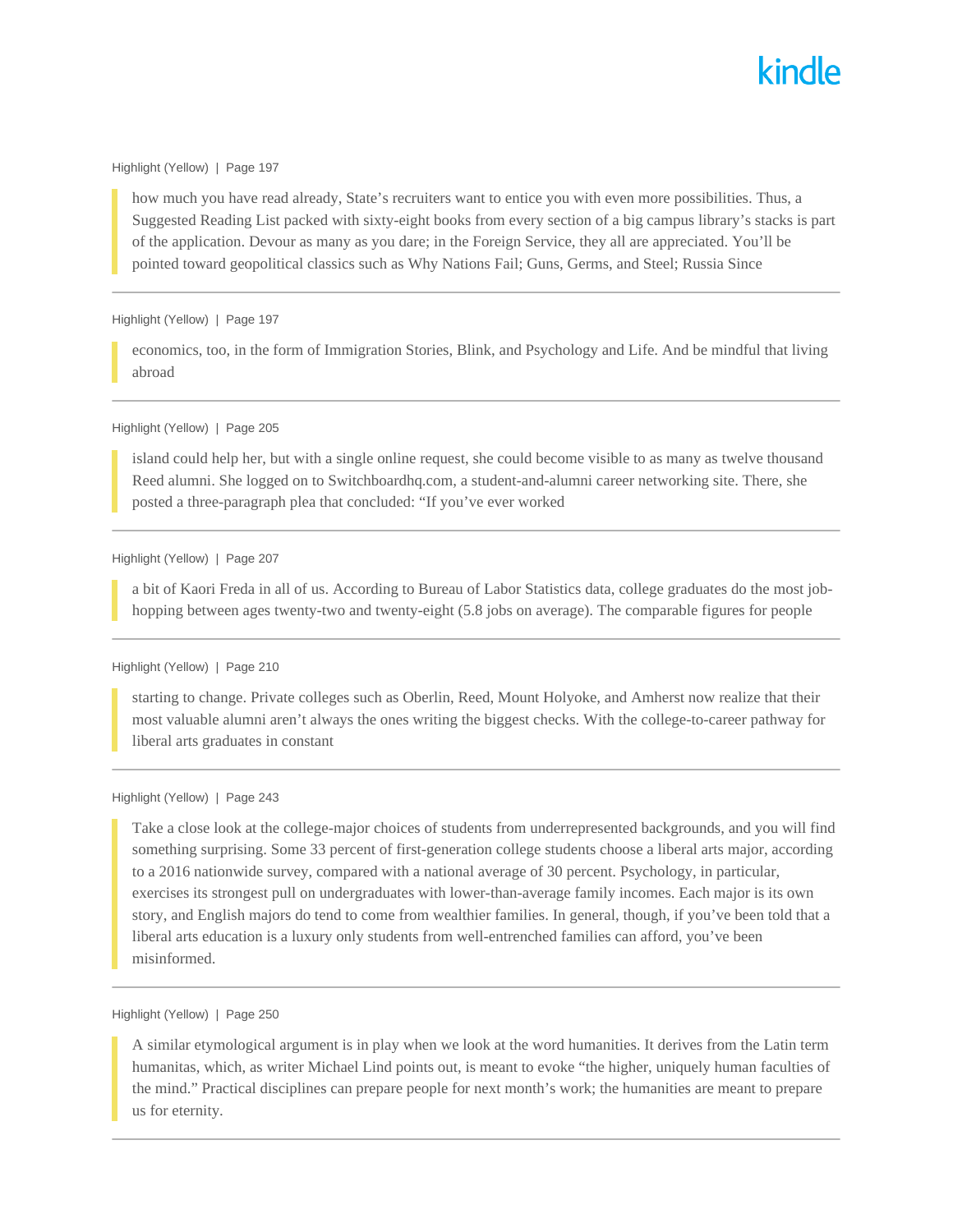### Highlight (Yellow) | Page 273

The central insight: At some point in the hiring process, seize an opportunity to explain what makes you tick. By sharing the key moments of your life, you transcend the drudgery of retracing the whats and whens of your résumé. You start to reveal the whys and hows in your life. You share the dreams that inspire you, the hardships you have overcome, or the parts of your personality that make you so distinctive. For the first time in the interviewing ritual, you and your interviewer will feel it's okay to let go of the standard script and just be human for a few minutes. You start to bring candor and trust into the conversation. If everything goes right, by the time you've finished sharing a bit of yourself, the person on the other side of the table will be thinking: We need to hire you. Your

### Highlight (Yellow) | Page 282

Come out of college with a liberal arts degree, and there's a good chance your first job will involve a brush with lean times. You won't be earning nearly as much as you'd like. You may be stuck, at least at first, in a job that doesn't do justice to your education or your potential. It's faintly reassuring to hear outsiders insist this is just a brief rite of passage. Large-scale studies (such as the PayScale and Hamilton Project data cited in chapter 7) keep demonstrating that salaries for liberal arts graduates rise briskly in the first decade after college. Today's humbling circumstances won't seem so bad if a wave of opportunity is coming your way, vindicating the importance of your college training and your "try anything" mind-set.

## Highlight (Yellow) | Page 287

The challenge is especially intense if you are the liberal arts go-getter who started out with an unconscionably low salary and now is rising rapidly in terms of job responsibilities, output, and caliber of work. You're still underpaid. You should be getting hefty raises to bring your pay in line with industry norms. Unfortunately, most corporations address such inequities quite languidly, if at all. The ugly truth is that managers' own metrics tend to reward them for keeping costs down and productivity high. From afar, the injustice of your situation resembles good management. The remedy, of course, is to ask for a raise anyway. Take a tip from Facebook chief operating officer Sheryl Sandberg, who, in her book Lean In, offers a five-step approach to getting better pay without seeming self-serving. She wrote for a primarily female audience, but her advice transcends gender. Cite other people's comments about your effectiveness. Remind your bosses of the gap between your current pay and industry pay norms. Let go of any bitterness about your treatment (at least for the moment), and look for ways to portray yourself, your manager, and your organization as a harmonious trio destined to promote one another's best interests. I've got two more points to add. First, start the pay conversation a little earlier than you think you should. Research shows that male/female disparities in pay can be attributed in part to the fact that men ask for raises more often—and more bluntly. Even if managers reply, "We're sympathetic; we just can't do anything right away," that can be a useful first step. Begin your hunt for a raise when a few months of corporate inertia about the decision won't infuriate you. Finally, muster as much confidence as you can. If the strains of being judged by a wary boss seem unbearable, imagine that the real you is staying at home today, reading a book in a cozy armchair. The person doing the negotiating is your doppelgänger, equipped with a dossier that explains why you deserve a raise. Let this sci-fi clone do the hard work. He or she is an animated advocate on a simple mission: to champion your ingenuity, your hard work, and your impact.